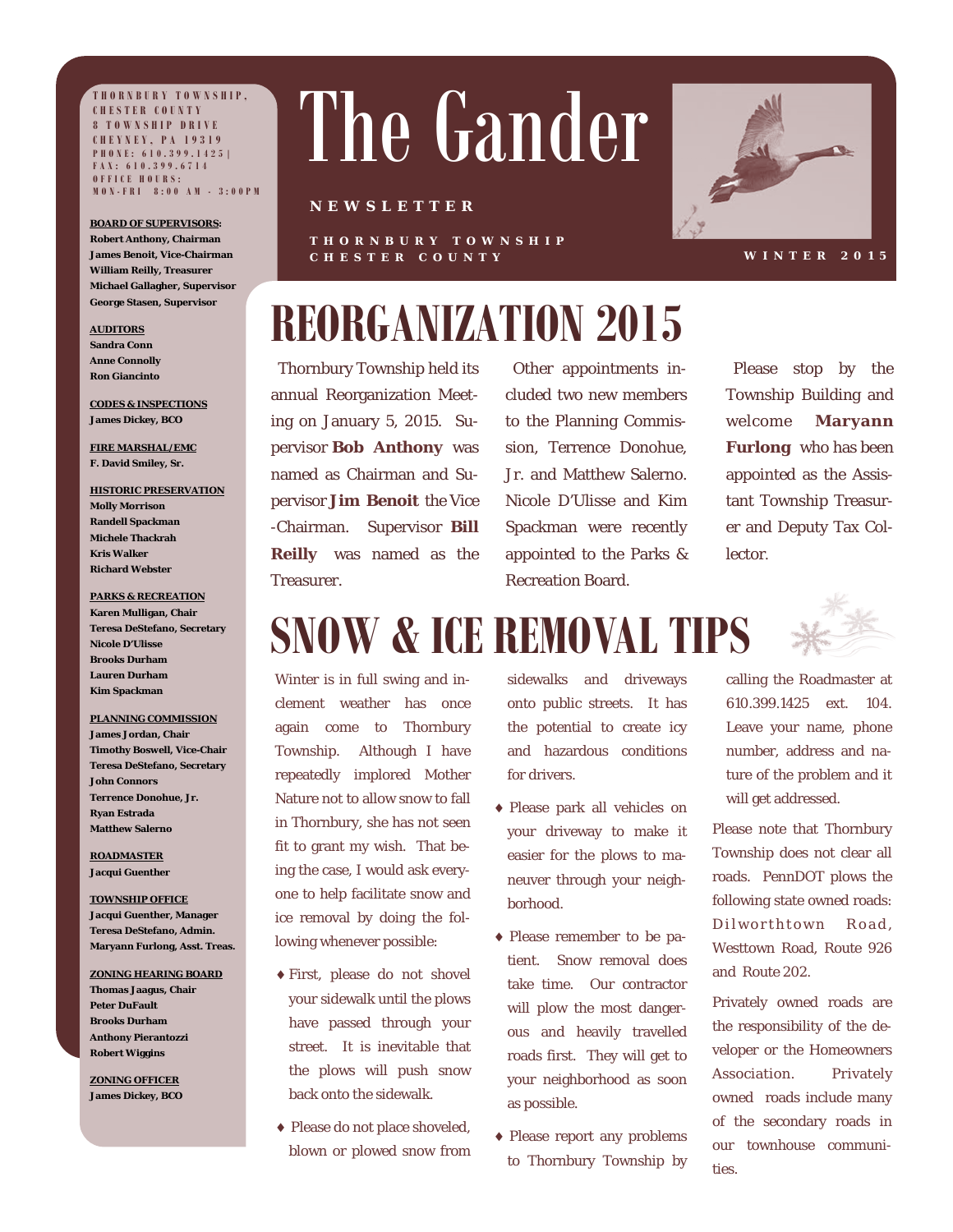

**The mid-nineteenth-century addition to the springhouse is evident at the left end. The small stream into which the spring emptied flows in the foreground.** 

#### **MEETING SCHEDULE**

 Township Building unless All meetings are held at the otherwise stated:

**Board of Supervisors Work Session** is held on the first Tuesday of the month @6:30 p.m.

**Board of Supervisors Meeting** is held on the third Tuesday of the month @7:00 p.m.

**Historic Preservation Committee** meetings are held on the second Wednesday of the month @7:30 p.m.

**Parks & Recreation C o m mittee** meetings are held on the first Thursday of the month @7:00 p.m.

**Planning Commission**  meetings are held on the first Monday of the month @7:00 p.m.

**Zoning Hearing Board** meets on an as needed basis.

## HISTORIC SQUIRE CHEYNEY SPRINGHOUSE

In the late eighteenth century, when Squire Cheyney's house was built, every farm had two well-trod paths. One led to the necessary (privy), the other to the springhouse. Both paths could become slippery in bad weather, but the springhouse path had to be navigated with special care. One bad fall and the crock of milk or preserves could be lost.

 Privies pique our curiosity and are preserved in novelty books, postcards, and cartoons. Springhouses, on the other hand, get little respect and even less attention.

 Before the age of electricity and food safety laws, the springhouse was the family refrigerator. It kept cool perishables, such as fruits, milk, and cider. Like our refrigerators, it had a door, but no light, except what entered through louvered windows. Importantly, it also served as the family's water source until a well was dug.

 In colonial days a house site was usually determined by access to water, not its view or quality of schools. Sometimes a creek or river provided the water source, but often it was a spring. To protect the purity of the water and to keep out dirt and leaves, a simple rectangular structure was built over the spring's source.

 Because of expediency, early springhouses were log, but as they rotted, they were replaced with fieldstone structures. The Cheyneys had a well-established farmstead and an earlier farmhouse when the present house was erected, so they had time to erect the present stone springhouse from the outset.

 As in the Cheyney Springhouse, most springhouses had stone-slab floors and a shallow area filled with spring water. Milk, butter, and other perishables in stoneware crocks (like those sold as antiques today) sat partially submerged in that pool, which remained steady at about 55 degrees Fahrenheit. A channel carried the water out of the house and away to a brook or creek. It was imperative that water flowed ever so slowly away from the spring's source.

 Two-story springhouses were not rare, but large ones, like the Cheyney example, were quite unusual. The upper floor often served as sleeping quarters for a hired hand. The second-story door on the Cheyney Springhouse, however, suggests the upper floor was used for storage. Additions also were often made to springhouses. As the size of a dairy herd grew, the need for more cool storage space grew as well. In the case of the Cheyney Springhouse, that growth occurred near the middle of the nineteenth century.

 Springhouses were once as common on Chester County's rural landscape as barns and farmhouses. They were sites of childhood adventures and curiosity as former Chadds Ford native Joyce Wilson relates in her poem, "The Springhouse."

 *"Set into a hill of rabbits' lairs,* 

 *The house has walls, a gabled roof, a door.* 

 *Ground water seeps like milk a mother bears* 

 *And gathers in a square cut in the floor. . . .* 

 *But one bright day, inside the house we stepped* 

 *To look into the nature of our dreams.* 

 *Wagering that what the stillness kept* 

 *Would tolerate the echoes of our screams."*\*

 As subdivisions have erupted across Chester County in the last half-century, like daffodils in the spring, stone farmhouses have proven hot real estate items. Even barns have occasionally been given new uses. Utilitarian outbuildings, such as springhouses, have been less fortunate. They are disappearing, becoming rare specimens of our agricultural past.

 Thornbury Township is especially fortunate. The Cheyney Springhouse, a National Register building, is still standing and is now a township property. It will be the focal point of the soon-to-be-opened Squire Cheyney Farm Park. The structure needs some work to bring it back to its former glory, when its refrigeration left no carbon footprint, but its future is promising.

\*Joyce Wilson, *The Springhouse* (Georgetown, Ky.: Finishing Line Press, 2010), p. 3.

Article submitted by the Historic Preservation Commission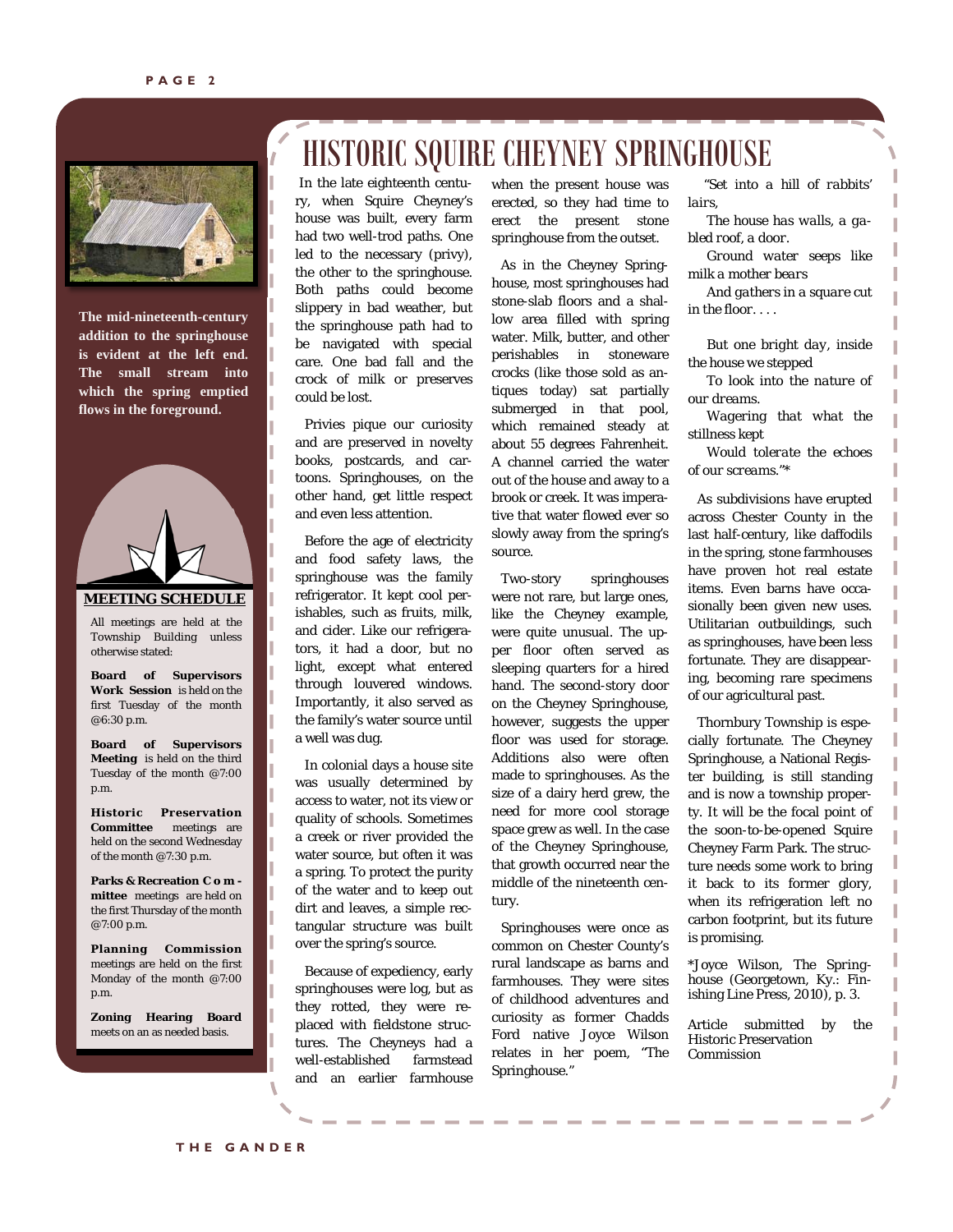## Message From Our Manager



**Thornbury** T o w n s h i p has launched

its new website! You may check it out by visiting www.thornburytwp.com. Please provide feedback via email to jguenther@thornburytwp.com so that changes and/or additions may be made to better accommodate our residents.

 Looking ahead in 2015, the Squire Cheyney Park Walking Trail will be completed. Look for more information on our website in March regarding a grand opening this spring.

 Planned roadwork for 2015 will include the culvert on S. Concord Road which is in much need of repair as well as sections of S. Concord Road.

 The 2015 Budget has been approved and is available for review on our website.

Jacqui Guenther, Manager

#### **MS4 TIP: ICE & SNOW REMOVAL**

Please think about environmentally-friendly ways to control ice. Traction agents help prevent slipping on ice but don't melt it. Sand, kitty litter and ashes can hurt



vegetation, clog sewers, and degrade aquatic habitats. Rock salt is the most common product because it's effective and cheap, however, it is highly corrosive and ecologically damaging. A water-friendly option is Calcium Magnesium Acetate (CMA) products which are low in phosphorous. Use only the recommended amount. CMA is less problematic for soils, vegetation, water supplies, and concrete, and it is non-corrosive, made from corn or petroleum and converts ice into an oatmeal-like mush.

### **WEGO POLICE DEPARTMENT: SCAMS**

Numerous scams have been reported to the Westtown-East Goshen Regional Police Department. In order to protect citizens from becoming victims, a synopsis of the more commonly occurring scams has been provided below. To avoid becoming the victim of a scam, citizens should follow the following guidelines:

Do not provide any personal information until you confirm that the subject contacting you for this information is legitimate. Personal information would include, at a minimum, the following items: date of birth, Social Security Number, PIN numbers/passwords for any type of account, and banking account information. No legitimate company or organization would demand that you provide this information without being given an opportunity to confirm the validity of the request.

Do not electronically transfer funds without first confirming the validity of the request. Again, no legitimate company or organization will pressure you to immediately complete this step without being given an opportunity to confirm the validity of the request. Common methods of electronic transfer of funds include: Green Dot cards, Western Union, etc.

Do not rely on Caller ID to confirm that the identity of a caller is legitimate (technology is readily available to bypass this measure).

Avoid putting personal information on social media websites – it is a valuable source of information for individuals who engage in scams.

If you have any questions or concerns that a person may be trying to victimize you as part of a scam, please contact the police department for assistance.

#### **AMC MOVIE TICKETS**

**IC IC** 

#### **\$8.00 EACH!**

**Thornbury Township is offering discounted movie tickets available for purchase at the Township Building. Tickets may be used for any movie on any day at the local AMC Dine In Theatre. They make great gifts!**

**Please note that Thornbury Township does not accept credit cards. Check or cash only please.**

**UPCOMING TOWNSHIP EVENTS!**

Mark you calendar for the annual **Egg Hunt** scheduled to take place at the Goose Creek Park on Saturday, March 28, 2015. Please go to the website for more information on this event in early March. This event is sponsored by the Parks and Recreation Board.

The spring **Shredding Event** will take place on April 25, 2015. Check out the website in early April

for more information on the Shredding Event.